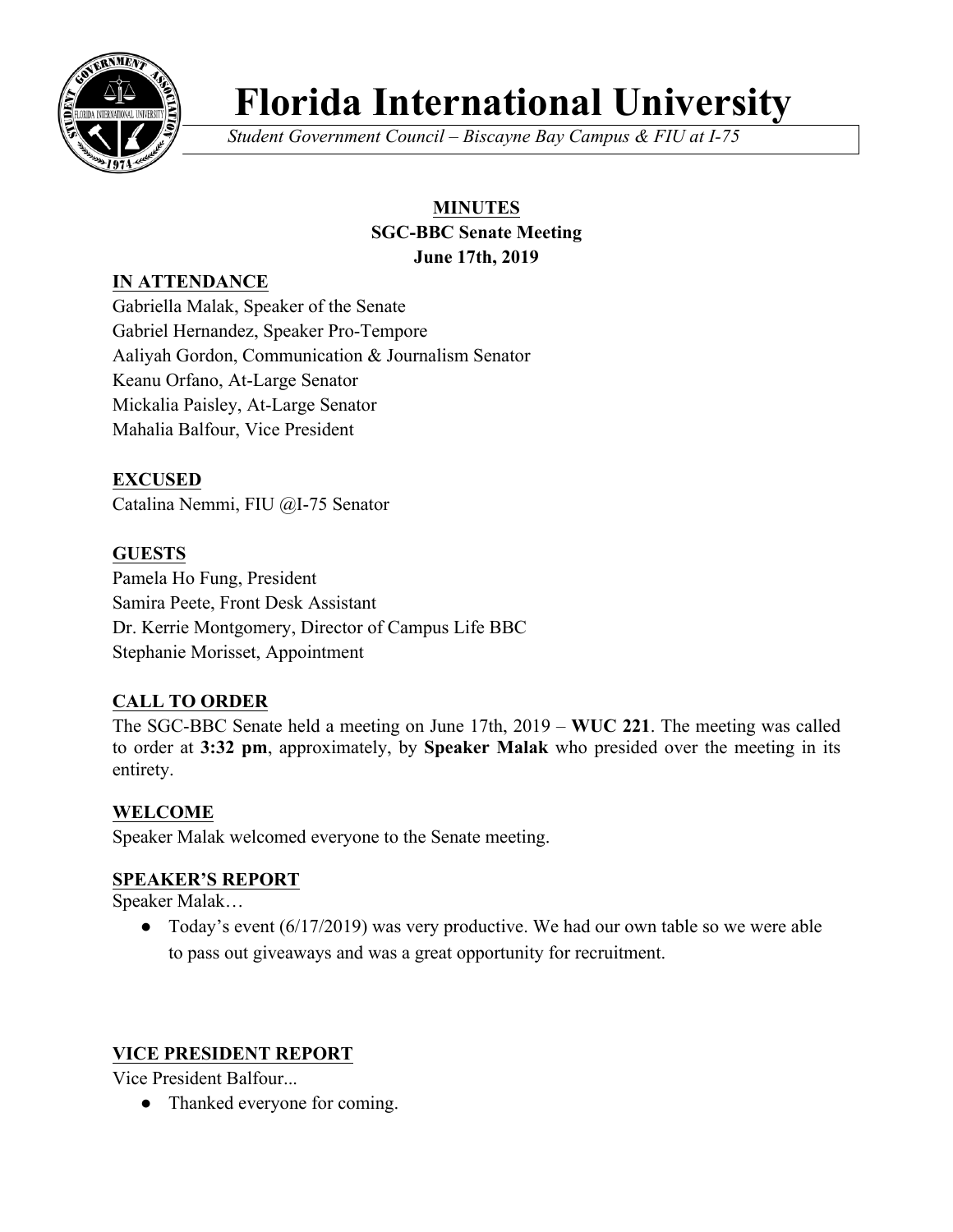- The Board of Trustees Meeting is on Wednesday (6/19/2019) at the MMC campus at 2pm. And the transportation proposal will be put on the floor to be voted on. If you can make it please attend to show support.
- We need people to table for SGCBBC Panther Camp Send-Off. Will send the dates in the groupchat for members to see what days work for them. We can't make it for the one this Friday (6/21/2019) due to the retreat. Hopes everyone will be able to attend.
- Email Ms. Adames if you have an emergency and can't attend the retreat
- Emailed Dr. De Santis concerning Healthy Living but will report later on that

### **SPEAKER PRO'S REPORT**

Speaker Pro Hernandez…

- Had a great time at the event today (6/17/2019) raised some awareness about SGA
- Hopeful/Focused on filling out the room
- Has been coming up with interview/ survey questions to keep track of our calendars progression
- Also has been coming up with concepts/modeling for a outdoors Bayview center that will help activate the back end of the campus

## **ADVISOR'S REPORT**

Dr. Montgomery…

- Welcomed everyone to the meeting
- The Retreat will be this weekend  $(6/21-22)$ . Breakfast will be provided here at the BBC on Friday at 8:30am. Then a bus will come and take us to MMC and should start around 10am until 8:30pm, so it will be a full day. You will be fed and provided with beverages and snacks. We start again at 9am on Saturday here and breakfast will be provided. Dinner on Saturday will be at 6pm. Not business attire but polos are preferred.
- Ms. Adames will be back on Wednesday
- Good luck with the semester.

Senator Orfano moves to adjust the agenda to put Approval of the Minutes in Old Business. Senator Paisley seconds. Motion passed unanimously

#### **OLD BUSINESS**

● **Approval of the Minutes**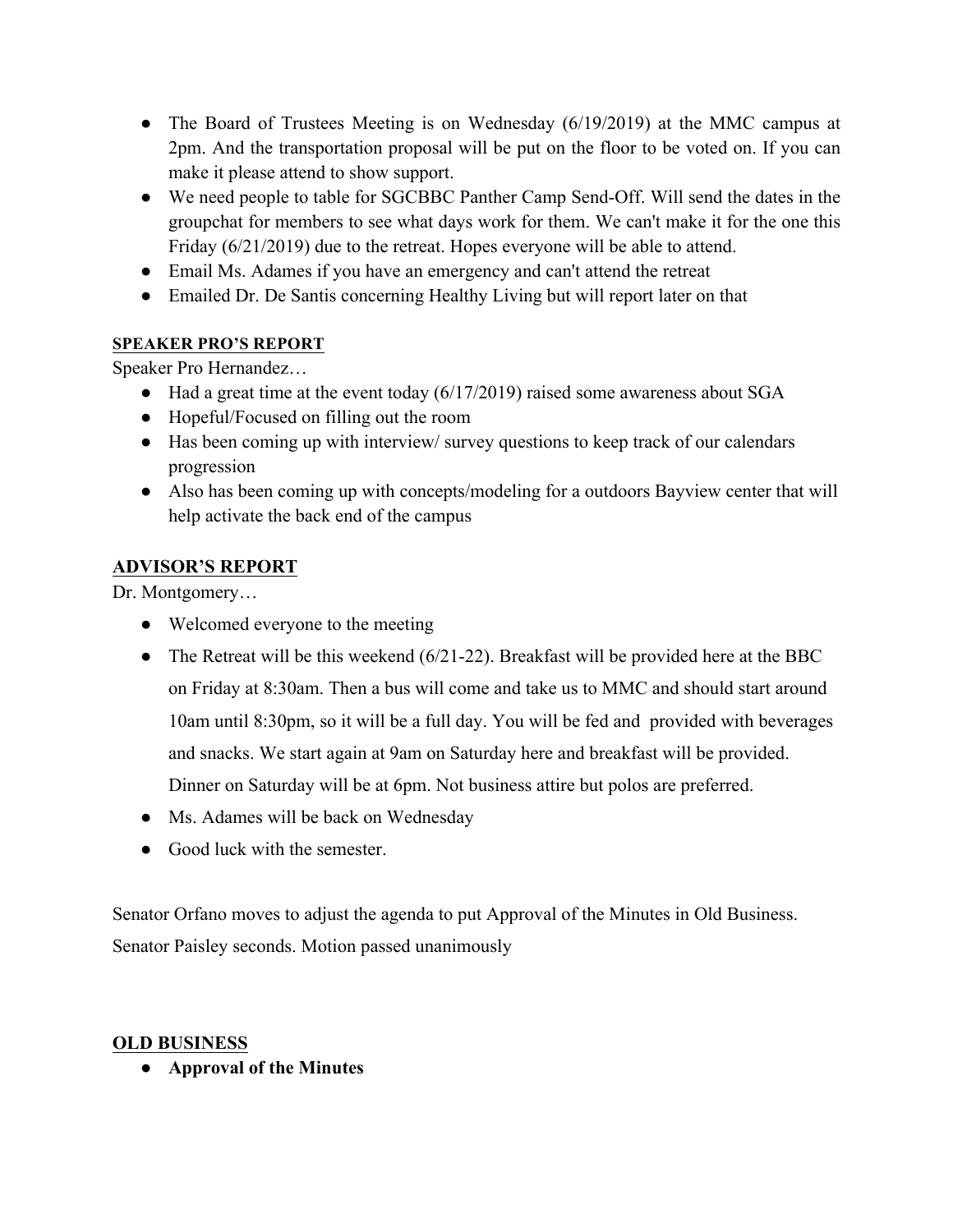Senator Orfano moves to approve Senate Meeting Minutes of 6.17.2019. Senator Paisley seconded. Motion passed unanimously.

#### **NEW BUSINESS**

Speaker Pro Hernandez moves to amend the agenda to set the appointment for the emoluments. Senator Orfano seconds. Motion passed unanimously

#### **A.** CASE Senator Appointment

- a. Stephanie Morisset
	- i. Introduces herself and explains why she should be Senator

Speaker Malak adds 5 minutes for questions

#### **Discussion**

Senator Orfano moves to appoint Stephanie Morisset for the CASE Senator position. Senator Paisley seconds

#### **Roll Call**

Speaker Malak - Yea Speaker Pro Hernandez - Yea Senator Gordon - Yea Senator Orfano - Yea Senator Paisley- Yea

With a vote of 5/0/0, Ms. Morisset was appointed as the new CASE Senator

#### **B.** Emoluments

President Ho Fung and Vice President Balfour went over emoluments.

• The total amount allocated was 50,000 dollars but after a fee it was left to 47, 250 dollars in total for emoluments. Because there was a big cut it was a difficult task to divide up in a fair amount for everyone on the council as well as the other members. Cuts were based on the hours the member had to spend in the office and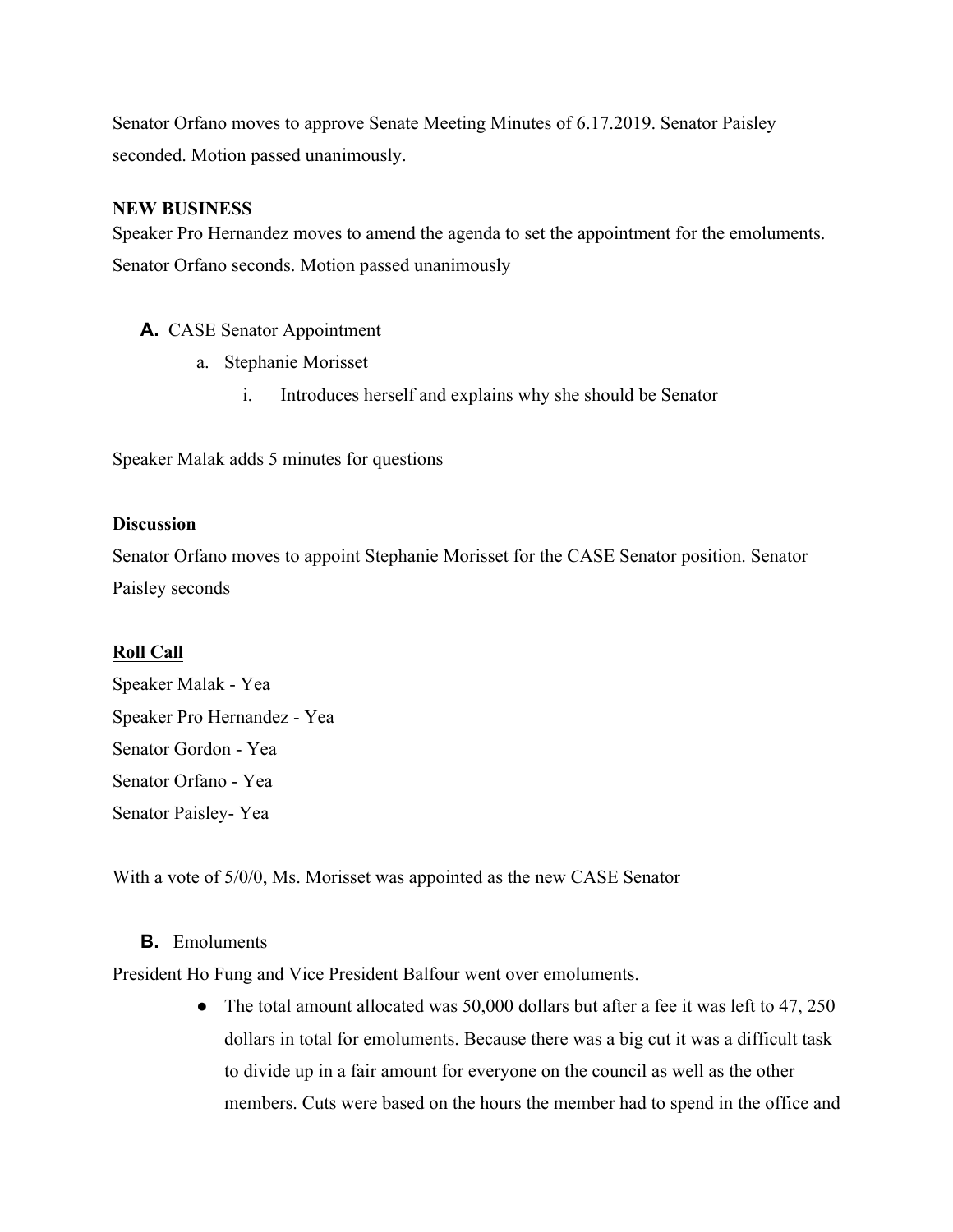their duties.

• Proceed to discuss salary cut amounts

Seator Orfano asks what happens to the money if there is an open position. President Ho Fung answers that the money goes back into SGA.

Seator Orfano moves to open nominations for the Internal Affairs Chair Senator Paisley seconds.

#### **Roll Call**

Speaker Malak - Yea Speaker Pro Hernandez - Abs. Senator Gordon - Yea Senator Orfano - Yea Senator Paisley- Yea Senator Morisset - Abs

With a vote of  $4/0/2$ , the motion passed to set the appointment for new Internal Affairs Chair

Senator Orfano nominates Senator Paisley for the position of Internal Affairs Chair. Senator Paisley accepts.

Senator Orfano moves to close the floor for nominations Motion passes

Senator Paisley…

Makes her case to be Chair of Internal Affairs

Speaker Malak adds 5 minutes

**Discussion** Senator Gordon moves to get a roll call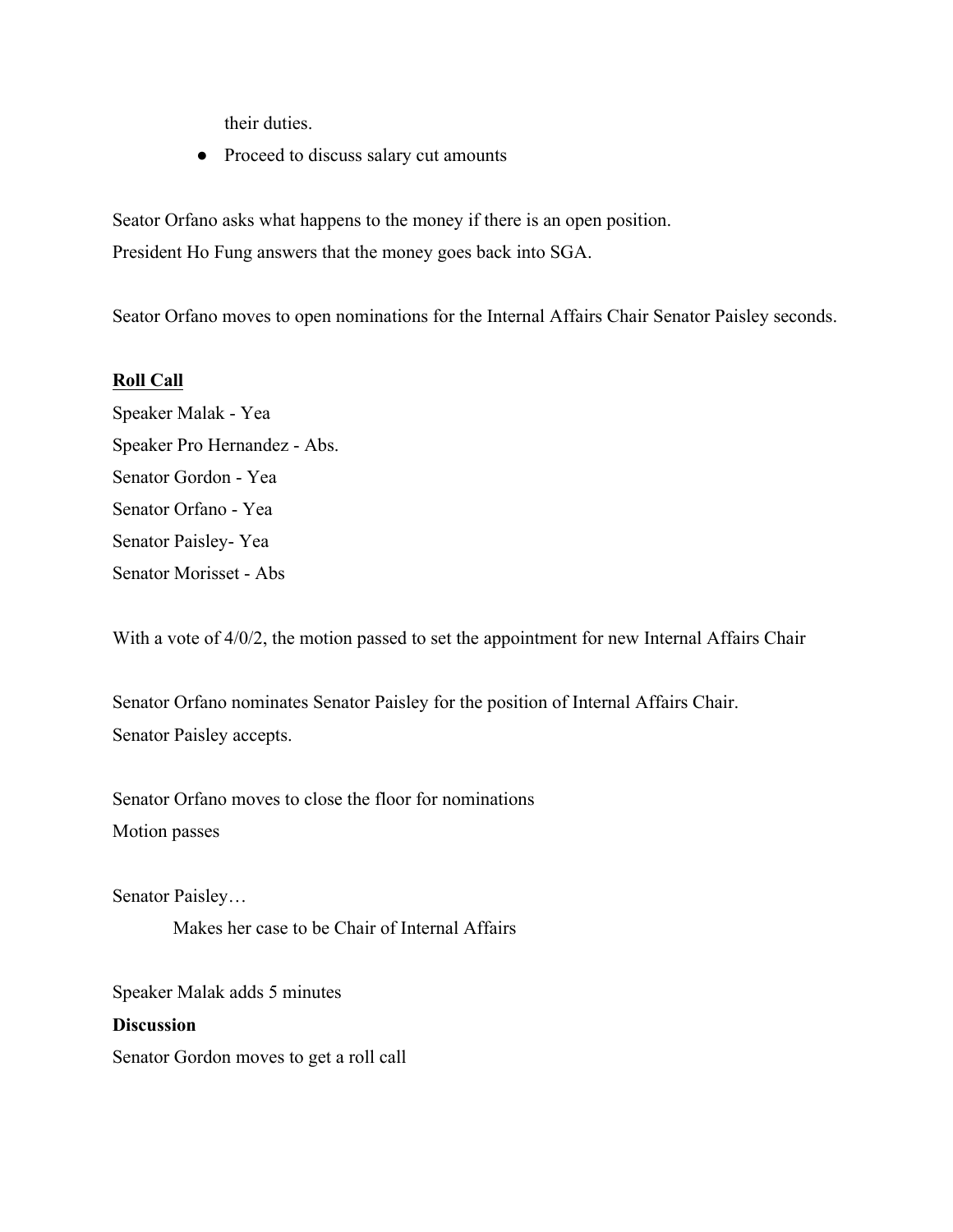#### **Roll Call**

Speaker Malak - Yea Speaker Pro Hernandez - Abs. Senator Gordon - Yea Senator Orfano - Yea Senator Paisley- Abs. Senator Morisset - Yea

With a vote of 4/0/2, the motion passes for Senator Paisley to be the Chair of Internal Affairs

#### **DISCUSSION**

Senator Morisset…

Asks how often chair nominations will be.

Speaker Malak answers that nominations will be either next week or the following.

#### **A. Student Concerns**

No student concerns were discussed

#### **REPORTS**

#### **A. Senator's Report**

• There were no Senator reports

#### **B. President's Report**

President Ho Fung...

- Went to New York for the FIU Foundation Board of Directors meeting, was an amazing experience.
- Went to the faculty Senate Meeting to give a report for SGA and mostly shared goals/ priorities for the upcoming year

#### **ANNOUNCEMENT**

- **Panther Power Pool Party, June 20th**
	- Bayview Pool
	- TIme: June 20th, 4pm-8pm
- **University Wide Retreat**
	- $\circ$  June 21-22, 2019